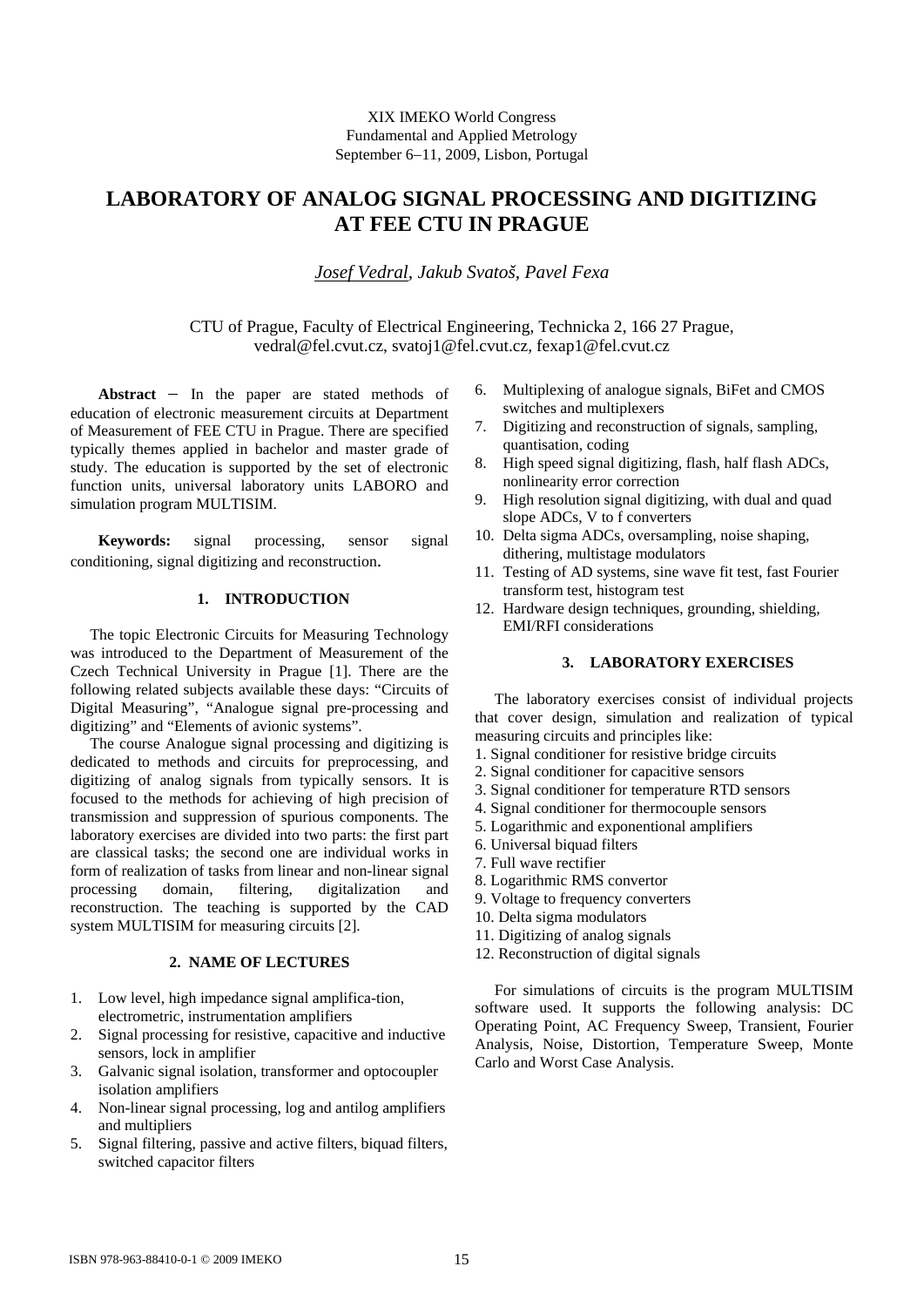#### **4. CIRCUITS UNDER TEST**

 In Fig.1 is presented simulated conditioner for resistive bridge circuits with instrumentation amplifier.



Fig.1. Signal conditioner for resistive bridge circuits.

 In Fig. 2 is presented simulated signal conditioner for differences capacitive sensor with synchronous detector.



Fig. 2. Signal conditioner for differences capacitive sensors with synchronous detector.

 In Fig. 3 is presented simulated signal conditioner for temperature RTD sensors.



Fig. 3. Signal conditioner for temperature RTD sensor.

 In Fig. 4 is presented simulated signal conditioner for thermocouple sensors with isothermal block.



 Fig. 4. Signal conditioner for thermocouple sensors with isothermal block.

 In Fig. 5 is presented simulated universal biquad filtetr 2. order with lowpas, highpass and bandpass output.



Universal biquad filter 2. order.

 Nonlinear circuits for analog signal processing is presented with log, antilog, AC to DC converters .

 In Fig. 6 is presented temperature compensated logarithmic amplifier with transfer characteristic 1V/dek.



Fig. 6. Temperature compensated logarithmic amplifier.

 In Fig.7. is presented temperature compensated antilog amplifier with transfer characteristic 1V/dek.



Fig. 7. Temperature compensated antilogarithmic amplifier.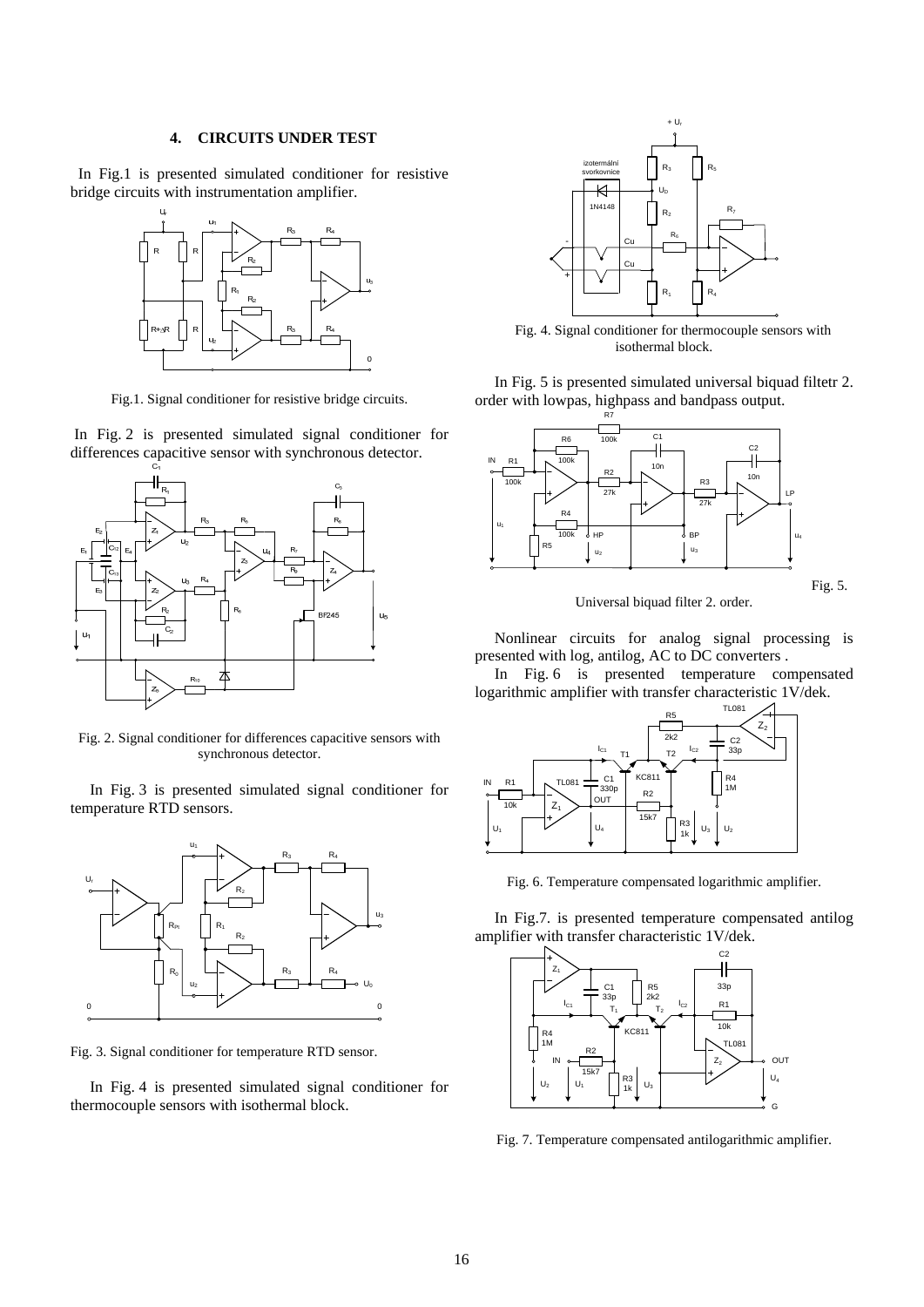For conversion of AC signals to DC signal is operational rectifier and RMS convertor used. In Fig. 8 is presented full wave rectifier for conversion of harmonic voltage signal to DC voltage.



Fig. 8. Full wave rectifier.

 For conversion of nonharmonic signals to DC signal is RMS convertor used.

 In Fig. 9 is presented logarithmic RMS converter with full wave rectifier, logarithmic, exponentional convertors.



9. Logarithmic RMS convertor.

 For conversion of low frequency signal to frequency is V to F convertor used.

In Fig.  $10$  is presented V to F convertor with scale 1V/kHz used.



Fig. 10. Voltage to frequency convertor.

 The shape of output signal of integrator and logic output is presented in Fig. 11.



 For digitizing of high speed signal the especially video 8 bit 20 MSa/s flash ADC is used. For analysis of logical states of outputs of measured ADC the digital oscilloscope is used, see Fig. 12.



Fig. 12. The shape of input signal and logic output signals of tested ADC.

 The quality of tested converter is judged by the best sin curve fit method, spectral analysis method and histogram method. These methods determine parameters like Effective Number of Bits (ENOB), Signal to Noise and Distortion Ratio (SINAD), Total Harmonic Distortion (THD) and Integral and Differential Non-linearity (INL, DNL).

 For digitizing of low speed signal the especially delta sigma ADC is used.

In Fig. 13 is presented delta sigma modulator 1. order.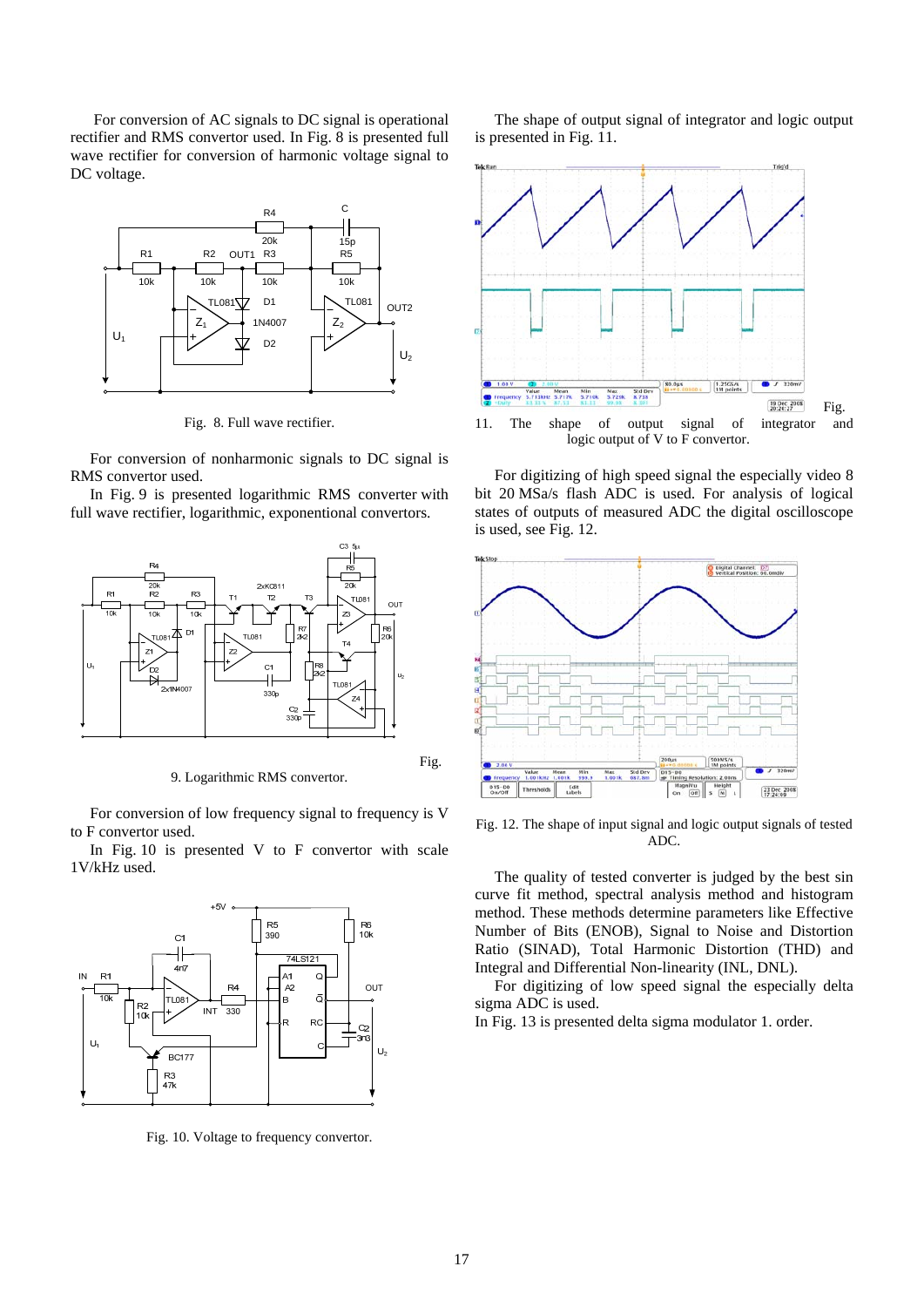

Fig. 13. Delta sigma modulator 1. order.

 In Fig. 14, Fig. 15 and Fig. 16 is presented output signal of integrator, clock signal and logic signals of compatator and flip flop circuit.



Fig. 14. The shape output signals of Δ−Σ ADC (grounded input).



Fig. 15. The shape of output signals of  $\Delta-\Sigma$  ADC (input signal + FS/2).



### Fig. 16. The shape of output signals signals of Δ−Σ ADC (input signal – FS  $/2$ ).

 For spectral analysis of reconstructed signal from DAC the FFT analyzer (witch is component of stated oscilloscope) is used. From the theory of reconstruction of harmonic signal witch is reconstructed from equidistantly distributed steps results that in this manner generated signal includes odd harmonic components only.

 The determination of quality of reconstructed signal is made from its Total Harmonic Distortion THD. The frequency spectrum of filtered and unfiltered harmonic reconstructed signals from time equidistant 8 samples are shown in Fig. 17 and Fig.18.



reconstructed from 8 samples.



Fig.18. The frequency spectrum of filtered harmonic signal reconstructed from 8 samples.

#### **5. CONCLUSION**

 In the article is laboratory of analog signal processing and digitizing at department of measurement of FEE CTU in Prague presented. For simulation parameters of circuits is program MULTISIM. from National Instruments. For project education is universal laboratory device LABORO used.

Presented education technology has been applied at 120 students in bachelor and magister courses in field of study "Measurement and Instrumentation techniques" at FEE CTU in Prague.